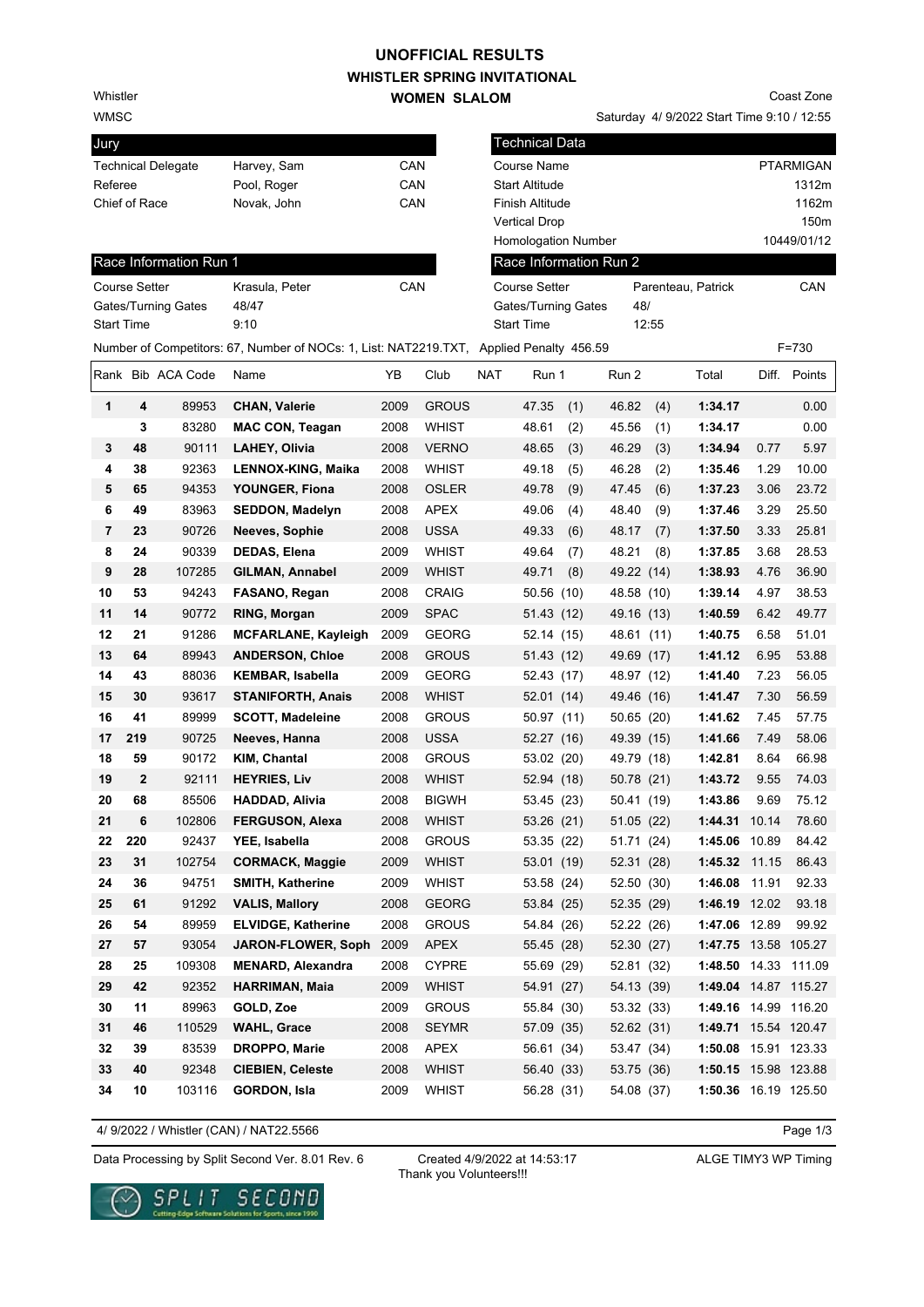## **WHISTLER SPRING INVITATIONAL WOMEN SLALOM UNOFFICIAL RESULTS**

Saturday 4/ 9/2022 Start Time 9:10 / 12:55 Coast Zone

|    |     | Rank Bib ACA Code | Name                       | <b>YB</b> | Club         | <b>NAT</b> | Run 1       | Run 2       |      | Total                 | Diff. | Points |
|----|-----|-------------------|----------------------------|-----------|--------------|------------|-------------|-------------|------|-----------------------|-------|--------|
| 35 | 56  | 90861             | <b>DUNCAN, Alexis</b>      | 2008      | <b>APEX</b>  |            | 56.32 (32)  | 55.75 (43)  |      | 1:52.07 17.90 138.76  |       |        |
| 36 | 62  | 92246             | COOK, Ruby                 | 2009      | <b>WHIST</b> |            | 57.81 (37)  | 55.24 (42)  |      | 1:53.05 18.88 146.36  |       |        |
| 37 | 17  | 107288            | <b>KEOGH, Sarah</b>        | 2009      | <b>WHIST</b> |            | 57.18 (36)  | 56.19 (44)  |      | 1:53.37 19.20 148.84  |       |        |
| 38 | 5   | 102868            | PAGET, Tua                 | 2009      | <b>WHIST</b> |            | 58.83 (38)  | 55.06 (41)  |      | 1:53.89 19.72 152.87  |       |        |
| 39 | 50  | 107615            | <b>BLONDIN, Lea</b>        | 2009      | <b>BIGWH</b> |            | 59.71 (40)  | 54.90 (40)  |      | 1:54.61 20.44 158.45  |       |        |
| 40 | 35  | 90480             | <b>HATTON, Kaia</b>        | 2009      | <b>SEYMR</b> |            | 1:02.17(46) | 54.12 (38)  |      | 1:56.29 22.12 171.47  |       |        |
| 41 | 45  | 90195             | <b>LUCAS, Annette</b>      | 2009      | <b>GROUS</b> |            | 1:00.67(42) | 56.46 (45)  |      | 1:57.13 22.96 177.98  |       |        |
| 42 | 1   | 91797             | <b>ANDERSON, Charlotte</b> | 2009      | <b>WHWTR</b> |            | 59.16 (39)  | 58.58 (48)  |      | 1:57.74 23.57 182.71  |       |        |
| 43 | 63  | 89997             | <b>SAMIS, Bronwyn</b>      | 2009      | <b>WHIST</b> |            | 59.78 (41)  | 59.76 (52)  |      | 1:59.54 25.37 196.67  |       |        |
| 44 | 44  | 92415             | <b>MAJOR, Olivia</b>       | 2009      | <b>GROUS</b> |            | 1:01.59(43) | 58.51 (47)  |      | 2:00.10 25.93 201.01  |       |        |
| 45 | 22  | 94541             | <b>AGOSTINO, Cecelia</b>   | 2008      | <b>SNOWV</b> |            | 1:01.97(45) | 58.31 (46)  |      | 2:00.28 26.11 202.40  |       |        |
| 46 | 9   | 90190             | <b>HULTMAN, Elena</b>      | 2009      | <b>GROUS</b> |            | 1:02.47(47) | 58.75 (49)  |      | 2:01.22 27.05 209.69  |       |        |
| 47 | 32  | 92855             | <b>GREEN, Kate</b>         | 2009      | <b>VERNO</b> |            | 1:01.64(44) | 1:00.05(53) |      | 2:01.69 27.52 213.33  |       |        |
| 48 | 33  | 105885            | <b>FERGUSON, Kylie</b>     | 2009      | <b>MSFLD</b> |            | 1:14.35(60) | 47.39       | (5)  | 2:01.74 27.57 213.72  |       |        |
| 49 | 66  | 102871            | <b>WHITE, Chloe</b>        | 2009      | <b>WHIST</b> |            | 1:02.58(48) | 1:00.53(54) |      | 2:03.11 28.94 224.34  |       |        |
| 50 | 37  | 109856            | YARMARK, Malaya            | 2008      | <b>WHWTR</b> |            | 1:04.00(51) | 59.48 (51)  |      | 2:03.48 29.31 227.21  |       |        |
| 51 | 55  | 108776            | <b>MAGNUSSON, Linden</b>   | 2009      | <b>WHIST</b> |            | 1:03.00(49) | 1:01.55(58) |      | 2:04.55 30.38 235.50  |       |        |
| 52 | 7   | 90064             | <b>ANDERSON, Lily</b>      | 2009      | <b>GROUS</b> |            | 1:03.69(50) | 1:01.17(56) |      | 2:04.86 30.69 237.91  |       |        |
| 53 | 8   | 90193             | LAM, Ona                   | 2009      | <b>GROUS</b> |            | 1:04.29(52) | 1:01.48(57) |      | 2:05.77 31.60 244.96  |       |        |
| 54 | 60  | 92147             | LEE, Gily                  | 2009      | <b>SNOWV</b> |            | 1:05.61(55) | 1:02.73(60) |      | 2:08.34 34.17 264.88  |       |        |
| 55 | 67  | 90325             | <b>EMERY, Sophia</b>       | 2009      | <b>WHIST</b> |            | 1:05.53(54) | 1:03.58(61) |      | 2:09.11 34.94 270.85  |       |        |
| 56 | 58  | 91603             | <b>BERRY, Charlotte</b>    | 2008      | <b>SNOWV</b> |            | 1:07.93(56) | 1:02.71(59) |      | 2:10.64 36.47 282.71  |       |        |
| 57 | 12  | 92724             | <b>MCGOWAN, Lily</b>       | 2009      | <b>WHIST</b> |            | 1:04.81(53) | 1:06.38(63) |      | 2:11.19 37.02 286.98  |       |        |
| 58 | 47  | 94876             | <b>BESSIE, Hazel</b>       | 2009      | <b>WHIST</b> |            | 1:09.82(58) | 1:07.71     | (64) | 2:17.53 43.36 336.12  |       |        |
| 59 | 215 | 109443            | <b>CHAMBERS, Nika</b>      | 2009      | <b>WHIST</b> |            | 1:09.40(57) | 1:09.00     | (65) | 2:18.40 44.23 342.87  |       |        |
| 60 | 13  | 89990             | <b>O'DONOHUE, Emerson</b>  | 2009      | <b>GROUS</b> |            | 1:12.17(59) | 1:09.06     | (66) | 2:21.23 47.06 364.81  |       |        |
| 61 | 51  | 92109             | FELL, Sarah                | 2009      | <b>GROUS</b> |            | 2:24.85(61) | 51.47 (23)  |      | 3:16.321:42.15 791.86 |       |        |

#### **NOT PERMITTED TO START 1st RUN**

WMSC Whistler

|                                       |        | DID NOT START 1st RUN: 1 competitor        |      |              |  |             |  |         |  |  |  |
|---------------------------------------|--------|--------------------------------------------|------|--------------|--|-------------|--|---------|--|--|--|
| 27                                    | 89948  | <b>BOUVIER, Camille</b>                    | 2009 | <b>GROUS</b> |  |             |  |         |  |  |  |
|                                       |        |                                            |      |              |  |             |  |         |  |  |  |
| DID NOT FINISH 1st RUN: 2 competitors |        |                                            |      |              |  |             |  |         |  |  |  |
| 26                                    | 92867  | <b>TAYLOR, Mikalah</b>                     | 2009 | <b>BIGWH</b> |  | 53.62 (35)  |  |         |  |  |  |
| 16                                    | 92899  | <b>VEILLETTE, Gabrielle</b>                | 2009 | <b>CYPRE</b> |  | 1:06.20(62) |  |         |  |  |  |
|                                       |        |                                            |      |              |  |             |  |         |  |  |  |
|                                       |        | <b>DISQUALIFIED 1st RUN: 3 competitors</b> |      |              |  |             |  |         |  |  |  |
| 29                                    | 109855 | <b>PERREAULT, Millie</b>                   | 2008 | <b>WHWTR</b> |  | 59.06 (50)  |  | Gate 10 |  |  |  |
| 18                                    | 90830  | <b>CHEVALIER, Lola</b>                     | 2009 | <b>WHWTR</b> |  | 1:00.80(55) |  | Gate 10 |  |  |  |
| 52                                    | 94899  | <b>QUINLAN, Isabelle</b>                   | 2008 | <b>WHIST</b> |  | 51.81(25)   |  | Gate 22 |  |  |  |
|                                       |        |                                            |      |              |  |             |  |         |  |  |  |

**NOT PERMITTED TO START 2nd RUN**

**DID NOT START 2nd RUN**

4/ 9/2022 / Whistler (CAN) / NAT22.5566

Data Processing by Split Second Ver. 8.01 Rev. 6 Created 4/9/2022 at 14:53:17 ALGE TIMY3 WP Timing



Created 4/9/2022 at 14:53:17 Thank you Volunteers!!!

Page 2/3